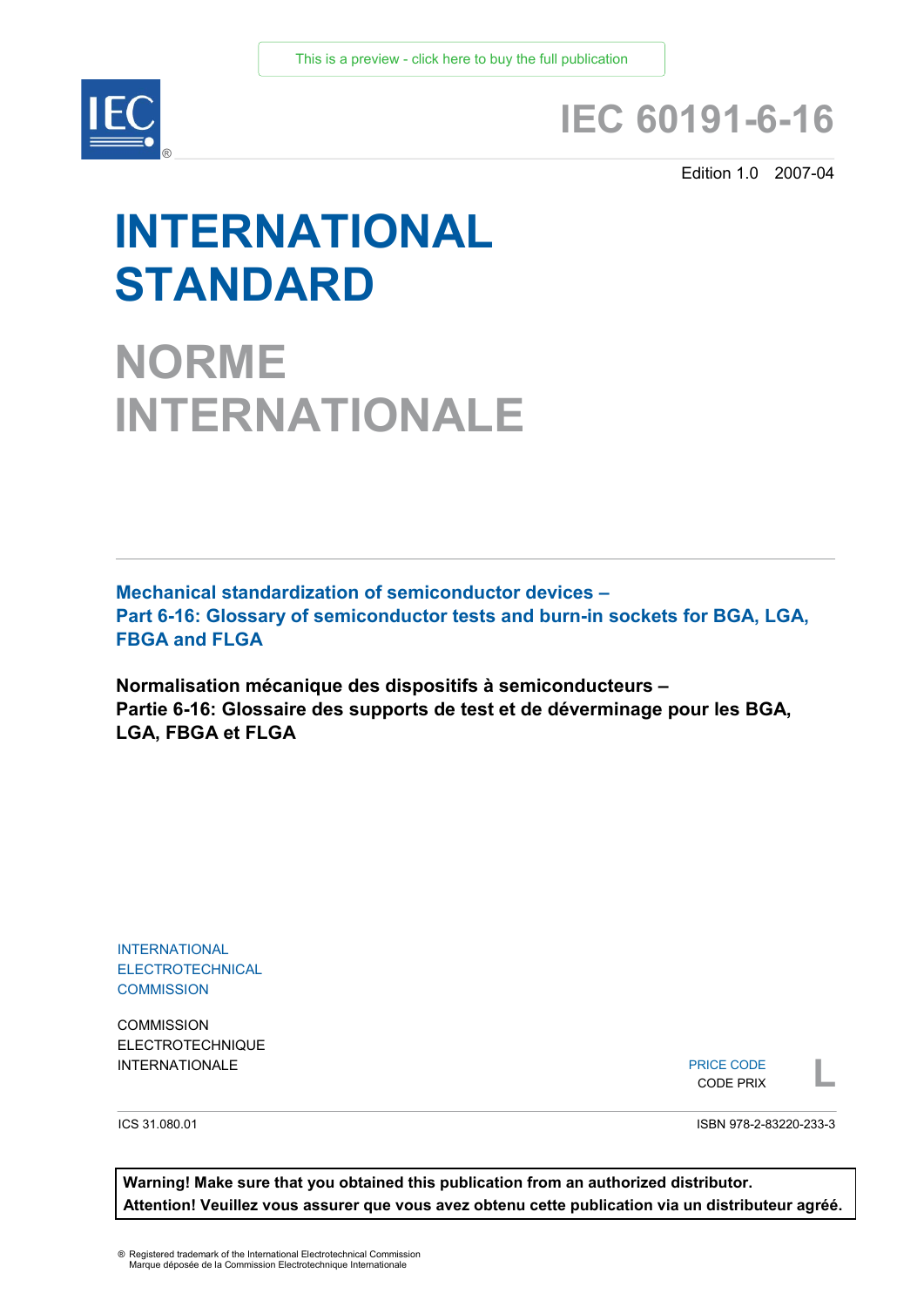# INTERNATIONAL ELECTROTECHNICAL COMMISSION \_\_\_\_\_\_\_\_\_\_\_\_\_\_

#### **MECHANICAL STANDARDIZATION OF SEMICONDUCTOR DEVICES –**

# **Part 6-16: Glossary of semiconductor tests and burn-in sockets for BGA, LGA, FBGA and FLGA**

#### FOREWORD

- 1) The International Electrotechnical Commission (IEC) is a worldwide organization for standardization comprising all national electrotechnical committees (IEC National Committees). The object of IEC is to promote international co-operation on all questions concerning standardization in the electrical and electronic fields. To this end and in addition to other activities, IEC publishes International Standards, Technical Specifications, Technical Reports, Publicly Available Specifications (PAS) and Guides (hereafter referred to as "IEC Publication(s)"). Their preparation is entrusted to technical committees; any IEC National Committee interested in the subject dealt with may participate in this preparatory work. International, governmental and nongovernmental organizations liaising with the IEC also participate in this preparation. IEC collaborates closely with the International Organization for Standardization (ISO) in accordance with conditions determined by agreement between the two organizations.
- 2) The formal decisions or agreements of IEC on technical matters express, as nearly as possible, an international consensus of opinion on the relevant subjects since each technical committee has representation from all interested IEC National Committees.
- 3) IEC Publications have the form of recommendations for international use and are accepted by IEC National Committees in that sense. While all reasonable efforts are made to ensure that the technical content of IEC Publications is accurate, IEC cannot be held responsible for the way in which they are used or for any misinterpretation by any end user.
- 4) In order to promote international uniformity, IEC National Committees undertake to apply IEC Publications transparently to the maximum extent possible in their national and regional publications. Any divergence between any IEC Publication and the corresponding national or regional publication shall be clearly indicated in the latter.
- 5) IEC provides no marking procedure to indicate its approval and cannot be rendered responsible for any equipment declared to be in conformity with an IEC Publication.
- 6) All users should ensure that they have the latest edition of this publication.
- 7) No liability shall attach to IEC or its directors, employees, servants or agents including individual experts and members of its technical committees and IEC National Committees for any personal injury, property damage or other damage of any nature whatsoever, whether direct or indirect, or for costs (including legal fees) and expenses arising out of the publication, use of, or reliance upon, this IEC Publication or any other IEC Publications.
- 8) Attention is drawn to the Normative references cited in this publication. Use of the referenced publications is indispensable for the correct application of this publication.
- 9) Attention is drawn to the possibility that some of the elements of this IEC Publication may be the subject of patent rights. IEC shall not be held responsible for identifying any or all such patent rights.

International Standard IEC 60191-6-16 has been prepared by subcommittee 47D: Mechanical standardization of semiconductor devices, of IEC technical committee 47: Semiconductor devices.

This bilingual version (2012-07) corresponds to the monolingual English version, published in 2007-04. The text of this standard is based on the following documents:

| <b>FDIS</b>  | Report on voting |
|--------------|------------------|
| 47D/679/FDIS | 47D/683/RVD      |

Full information on the voting for the approval of this standard can be found in the report on voting indicated in the above table.

The French version of this standard has not been voted upon.

This publication has been drafted in accordance with the ISO/IEC Directive, Part 2.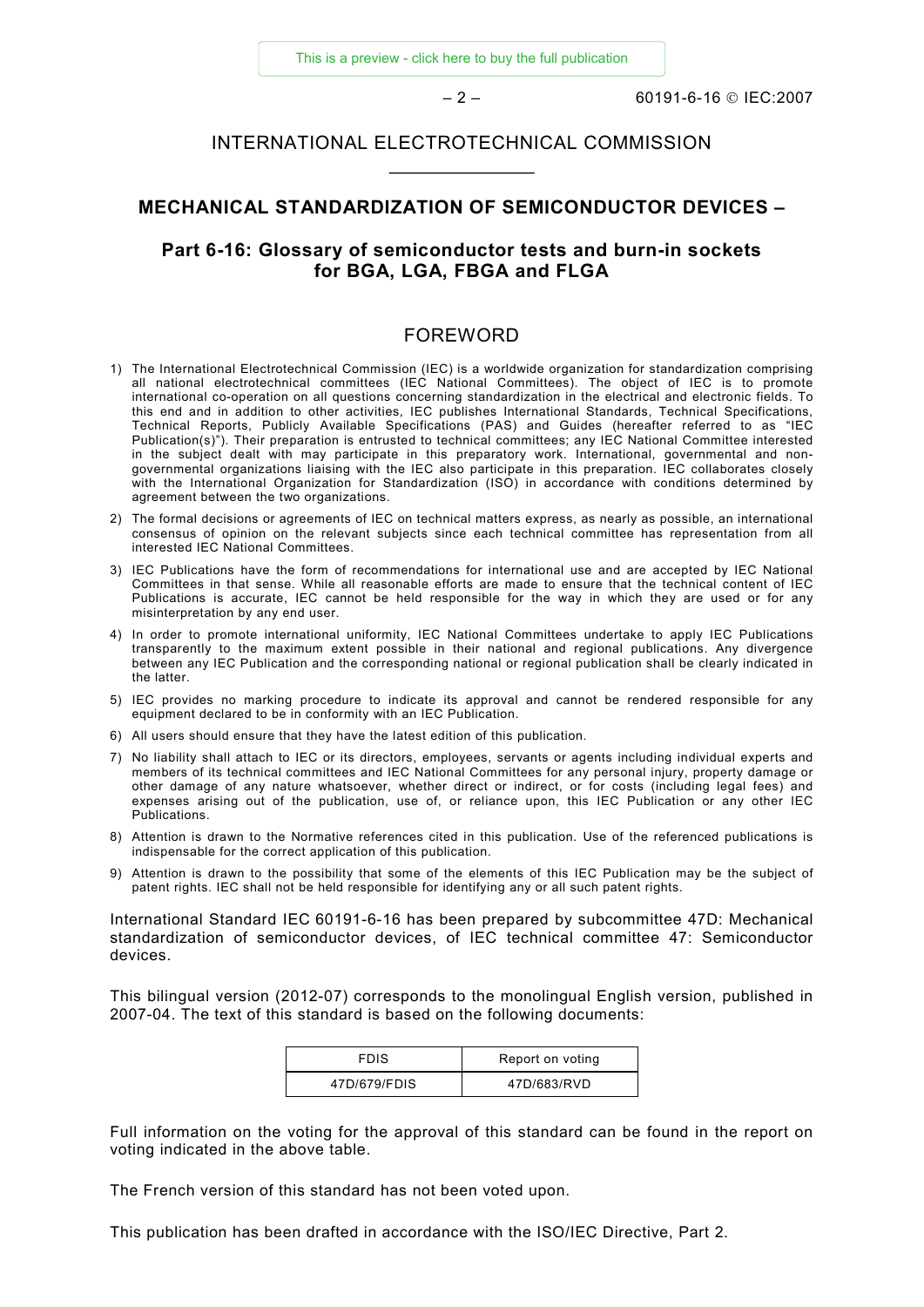60191-6-16 © IEC:2007  $-3-$ 

A list of all the parts of the IEC 60191 series, under the general title *Mechanical standardization of semiconductor devices*, can be found on the IEC website.

The committee has decided that the contents of this publication will remain unchanged until the maintenance result date indicated on the IEC web site under "http://webstore.iec.ch" in the data related to the specific publication. At this date, the publication will be

- reconfirmed,
- withdrawn,
- replaced by a revised edition, or
- amended.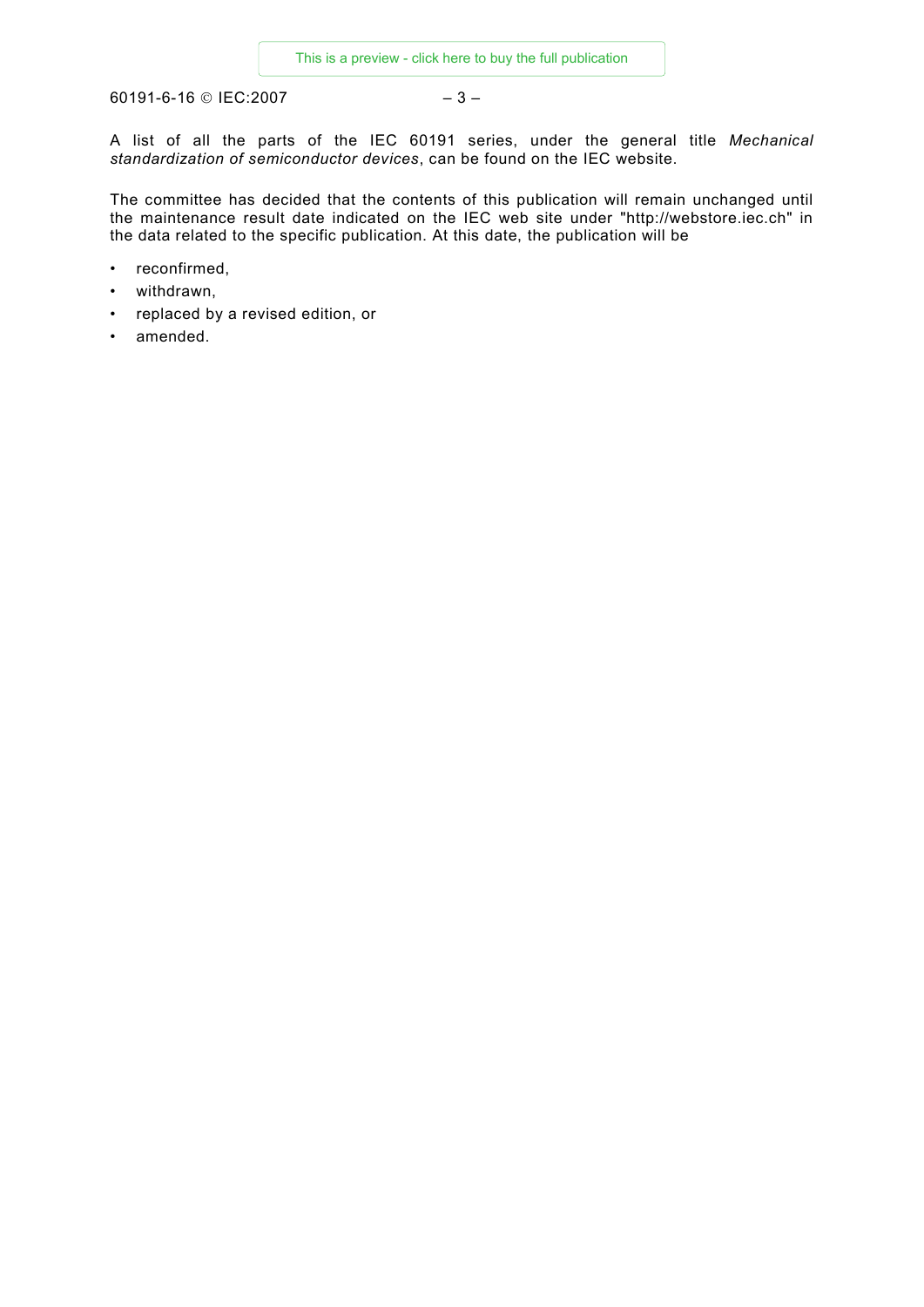# **MECHANICAL STANDARDIZATION OF SEMICONDUCTOR DEVICES –**

# **Part 6-16: Glossary of semiconductor tests and burn-in sockets for BGA, LGA, FBGA and FLGA**

#### **1 Scope**

This part of IEC 60191 gives a glossary of semiconductor sockets for BGA, LGA, FBGA and FLGA. This standard intends to establish definitions and unification of terminology relating to tests and burn-in sockets for BGA, LGA, FBGA and FLGA.

#### **2 Normative references**

The following referenced documents are indispensable for the application of this document. For dated references, only the edition cited applies. For undated references, the latest edition of the referenced document (including any amendments) applies.

IEC 60191-1:1966, *Mechanical standardization of semiconductor devices – Part 1: Preparation of outline drawings of semiconductor devices*

IEC 60191-2:1966, *Mechanical standardization of semiconductor devices – Part 2: Dimensions*

IEC 60191-3:1999, *Mechanical standardization of semiconductor devices – Part 3: General rules for the preparation of outline drawings of integrated circuits*

IEC 60191-4:1999, *Mechanical standardization of semiconductor devices – Part 4: Coding system and classification into forms of package outlines for semiconductor devices*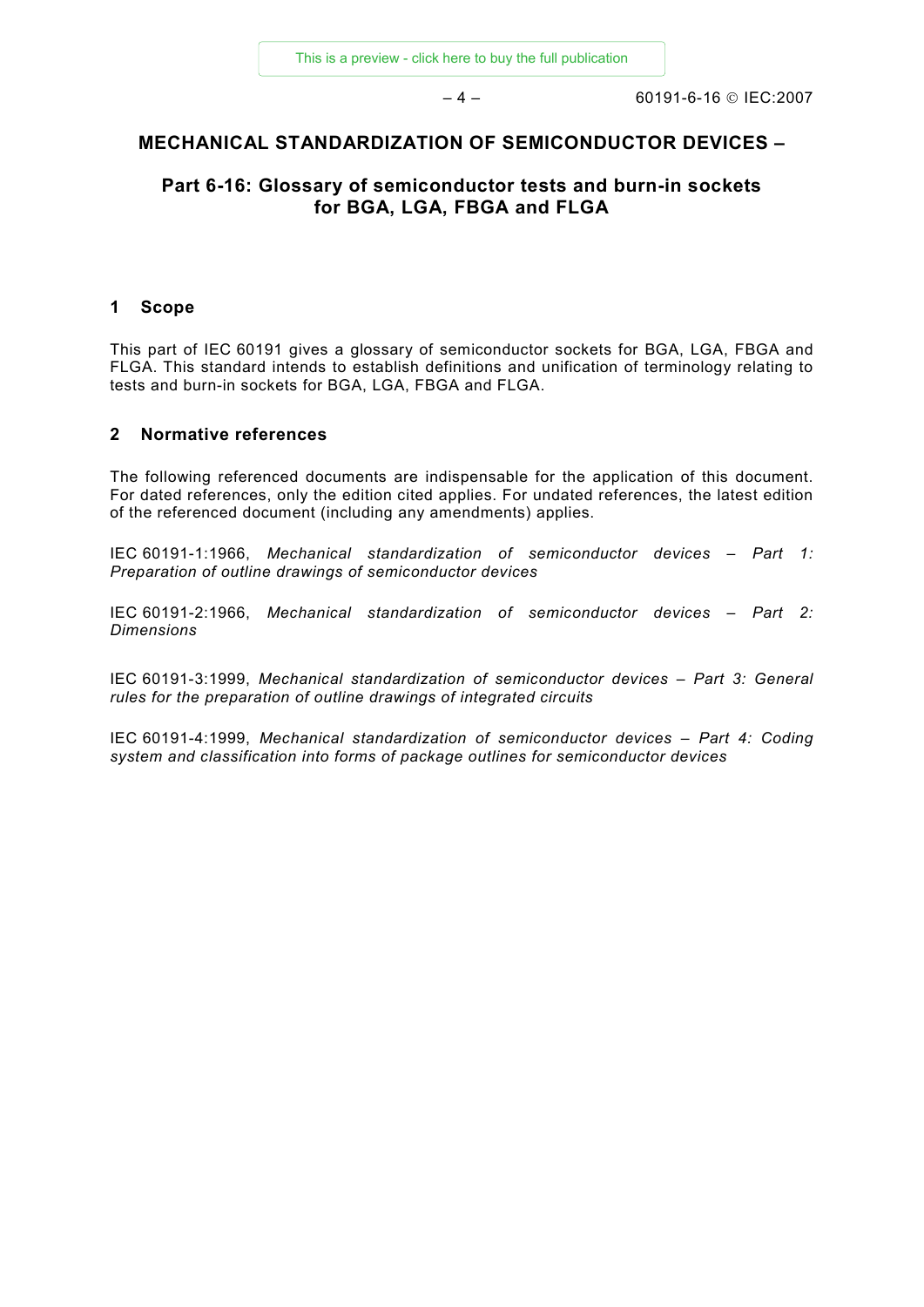# COMMISSION ÉLECTROTECHNIQUE INTERNATIONALE \_\_\_\_\_\_\_\_\_\_\_\_

# **NORMALISATION MÉCANIQUE DES DISPOSITIFS À SEMICONDUCTEURS –**

### **Partie 6-16: Glossaire des supports de test et de déverminage pour les BGA, LGA, FBGA et FLGA**

#### AVANT-PROPOS

- 1) La Commission Electrotechnique Internationale (CEI) est une organisation mondiale de normalisation composée de l'ensemble des comités électrotechniques nationaux (Comités nationaux de la CEI). La CEI a pour objet de favoriser la coopération internationale pour toutes les questions de normalisation dans les domaines de l'électricité et de l'électronique. A cet effet, la CEI – entre autres activités – publie des Normes internationales, des Spécifications techniques, des Rapports techniques, des Spécifications accessibles au public (PAS) et des Guides (ci-après dénommés "Publication(s) de la CEI"). Leur élaboration est confiée à des comités d'études, aux travaux desquels tout Comité national intéressé par le sujet traité peut participer. Les organisations internationales, gouvernementales et non gouvernementales, en liaison avec la CEI, participent également aux travaux. La CEI collabore étroitement avec l'Organisation Internationale de Normalisation (ISO), selon des conditions fixées par accord entre les deux organisations.
- 2) Les décisions ou accords officiels de la CEI concernant les questions techniques représentent, dans la mesure du possible, un accord international sur les sujets étudiés, étant donné que les Comités nationaux de la CEI intéressés sont représentés dans chaque comité d'études.
- 3) Les Publications de la CEI se présentent sous la forme de recommandations internationales et sont agréées comme telles par les Comités nationaux de la CEI. Tous les efforts raisonnables sont entrepris afin que la CEI s'assure de l'exactitude du contenu technique de ses publications; la CEI ne peut pas être tenue responsable de l'éventuelle mauvaise utilisation ou interprétation qui en est faite par un quelconque utilisateur final.
- 4) Dans le but d'encourager l'uniformité internationale, les Comités nationaux de la CEI s'engagent, dans toute la mesure possible, à appliquer de façon transparente les Publications de la CEI dans leurs publications nationales et régionales. Toutes divergences entre toutes Publications de la CEI et toutes publications nationales ou régionales correspondantes doivent être indiquées en termes clairs dans ces dernières.
- 5) La CEI n'a prévu aucune procédure de marquage valant indication d'approbation et n'engage pas sa responsabilité pour les équipements déclarés conformes à une de ses Publications.
- 6) Tous les utilisateurs doivent s'assurer qu'ils sont en possession de la dernière édition de cette publication.
- 7) Aucune responsabilité ne doit être imputée à la CEI, à ses administrateurs, employés, auxiliaires ou mandataires, y compris ses experts particuliers et les membres de ses comités d'études et des Comités nationaux de la CEI, pour tout préjudice causé en cas de dommages corporels et matériels, ou de tout autre dommage de quelque nature que ce soit, directe ou indirecte, ou pour supporter les coûts (y compris les frais de justice) et les dépenses découlant de la publication ou de l'utilisation de cette Publication de la CEI ou de toute autre Publication de la CEI, ou au crédit qui lui est accordé.
- 8) L'attention est attirée sur les références normatives citées dans cette publication. L'utilisation de publications référencées est obligatoire pour une application correcte de la présente publication.
- 9) L'attention est attirée sur le fait que certains des éléments de la présente Publication de la CEI peuvent faire l'objet de droits de propriété intellectuelle ou de droits analogues. La CEI ne saurait être tenue pour responsable de ne pas avoir identifié de tels droits de propriété et de ne pas avoir signalé leur existence.

La Norme internationale CEI 60191-6-16 a été établie par le sous-comité 47D: Normalisation mécanique des dispositifs à semiconducteurs, du comité d'études 47 de la CEI: Dispositifs à semiconducteurs.

La présente version bilingue (2012-07) correspond à la version anglaise monolingue publiée en 2007-04.

Le texte anglais de cette norme est issu des documents 47D/679/FDIS et 47D/683/RVD.

Le rapport de vote 47D/683/RVD donne toute information sur le vote ayant abouti à l'approbation de cette norme.

La version française n'a pas été soumise au vote.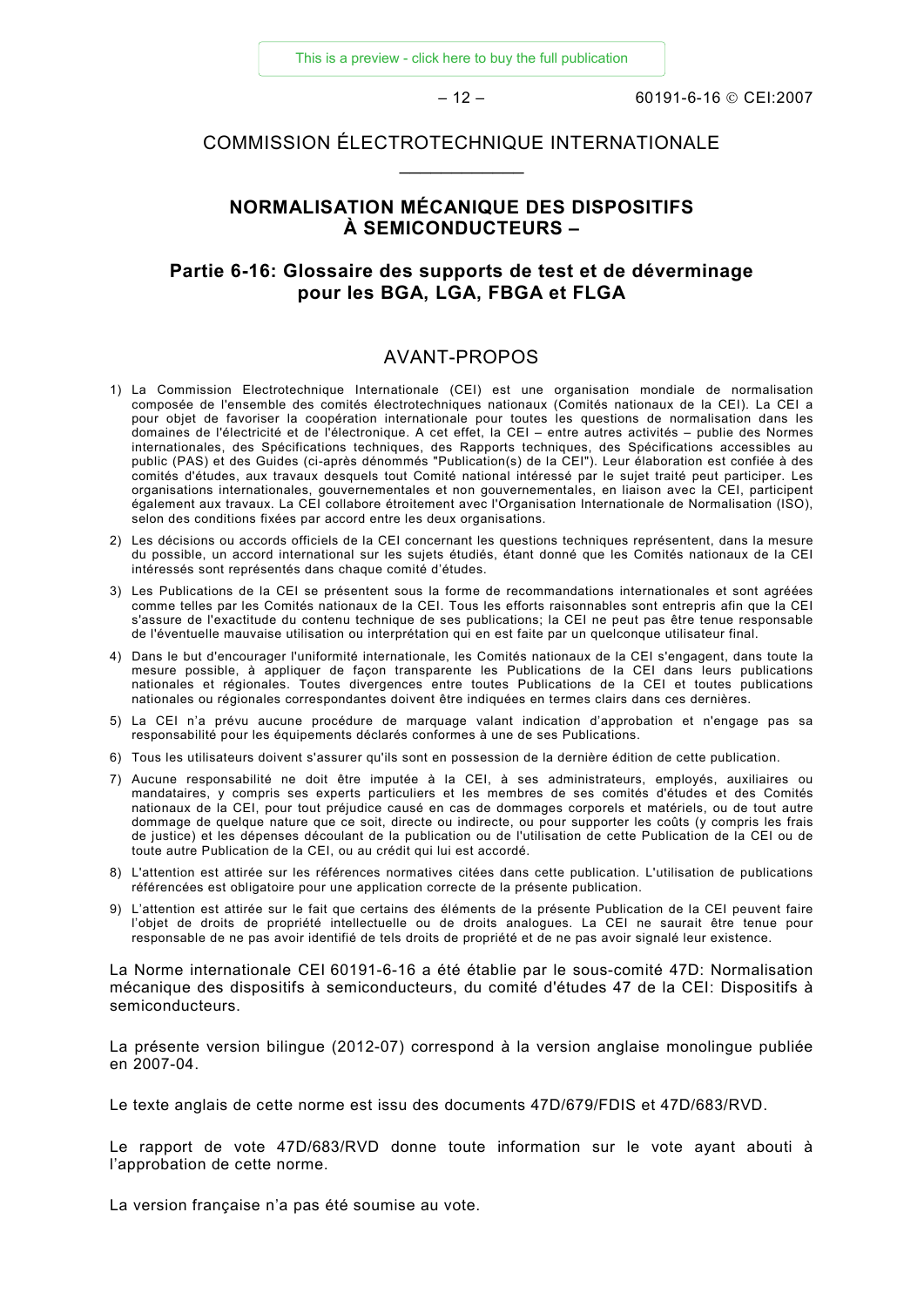60191-6-16 © CEI:2007 - 13 -

Cette publication a été rédigée selon les Directives ISO/CEI, Partie 2.

Une liste de toutes les parties de la série CEI 60191, sous le titre général *Normalisation mécanique des dispositifs à semiconducteurs*, peut être trouvée sur le site web de la CEI.

Le comité a décidé que le contenu de cette publication ne sera pas modifié avant la date de maintenance indiquée sur le site web de la CEI sous "http://webstore.iec.ch" dans les données relatives à la publication recherchée. A cette date, la publication sera

- reconduite,
- supprimée,
- remplacée par une édition révisée, ou
- amendée.